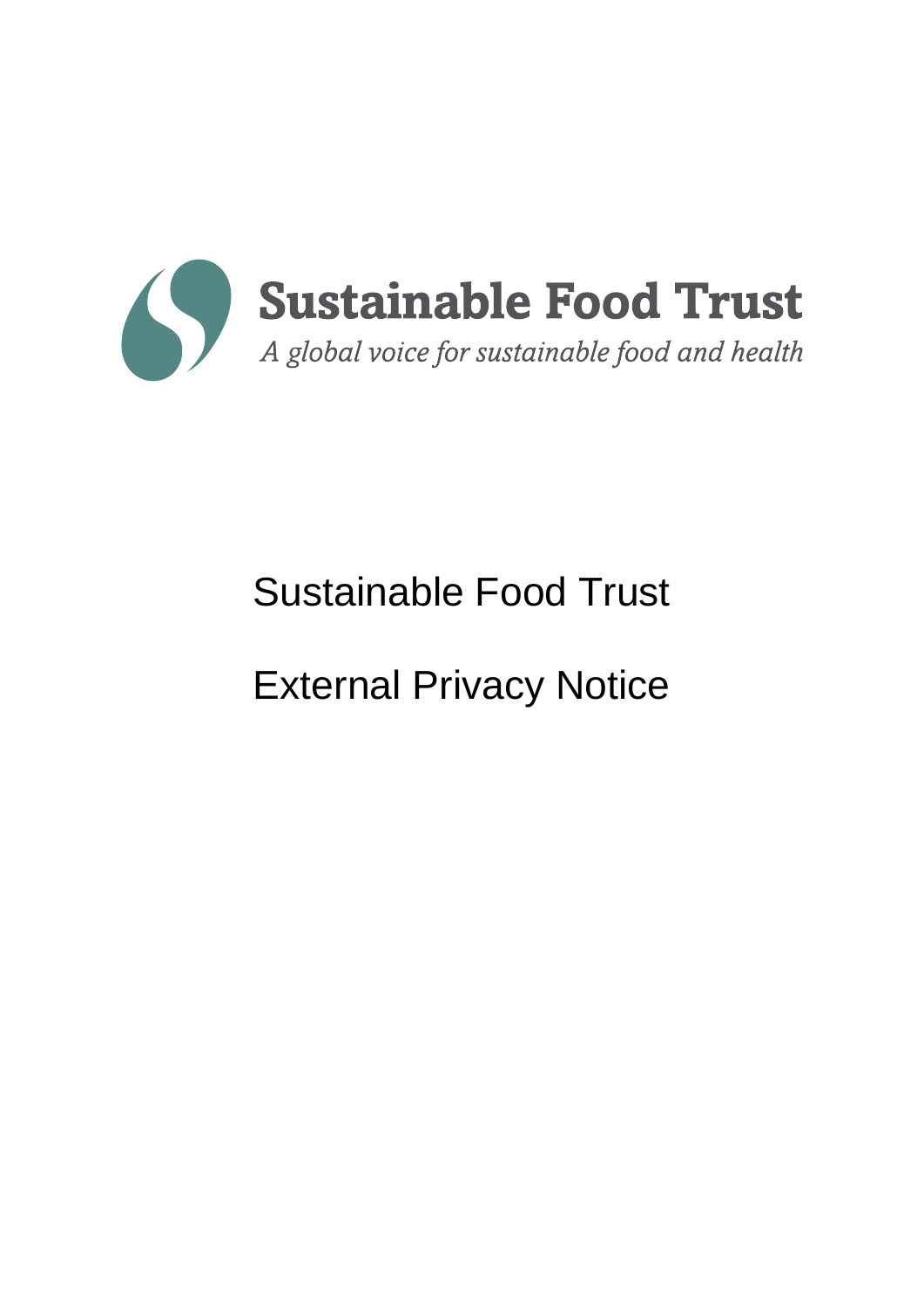

| Owner                                         | <b>Morwenna Lewis</b>         |       |            |
|-----------------------------------------------|-------------------------------|-------|------------|
| <b>Responsible for Delivery</b>               | <b>Sustainable Food Trust</b> |       |            |
| <b>Reference and Version</b><br><b>Number</b> | V4.0                          | Date: | 06.10.2021 |

# Table of Contents

| 1.  | Who we are?                                       | 3              |
|-----|---------------------------------------------------|----------------|
| 2.  | <b>What is Personal Data?</b>                     | 3              |
| 3.  | The purpose of this Privacy Notice                | 3              |
| 4.  | How do we use your personal data?                 | 3              |
| 5.  | We may share your personal data as follows:       | 4              |
| 6.  | How do we collect your Personal Data?             | $\overline{4}$ |
| 7.  | Our Legal Bases for processing your Personal Data | 6              |
| 8.  | Marketing                                         | 6              |
| 9.  | How long we will keep your Personal Data          | $\overline{7}$ |
| 10. | Security of your Personal Data                    | 7              |
| 11. | Location of your data                             | $\overline{7}$ |
| 12. | Your Rights                                       | $\overline{7}$ |
| 13. | Your obligations                                  | 9              |
| 14. | The Data Protection Principles                    | 9              |
| 15. | Changes to this Privacy Notice                    | 9              |
| 16. | Schedule of Processing                            | 10             |
| 17. | <b>Version Control</b>                            | 10             |
| 18. | Review and Approval                               | 10             |
|     |                                                   |                |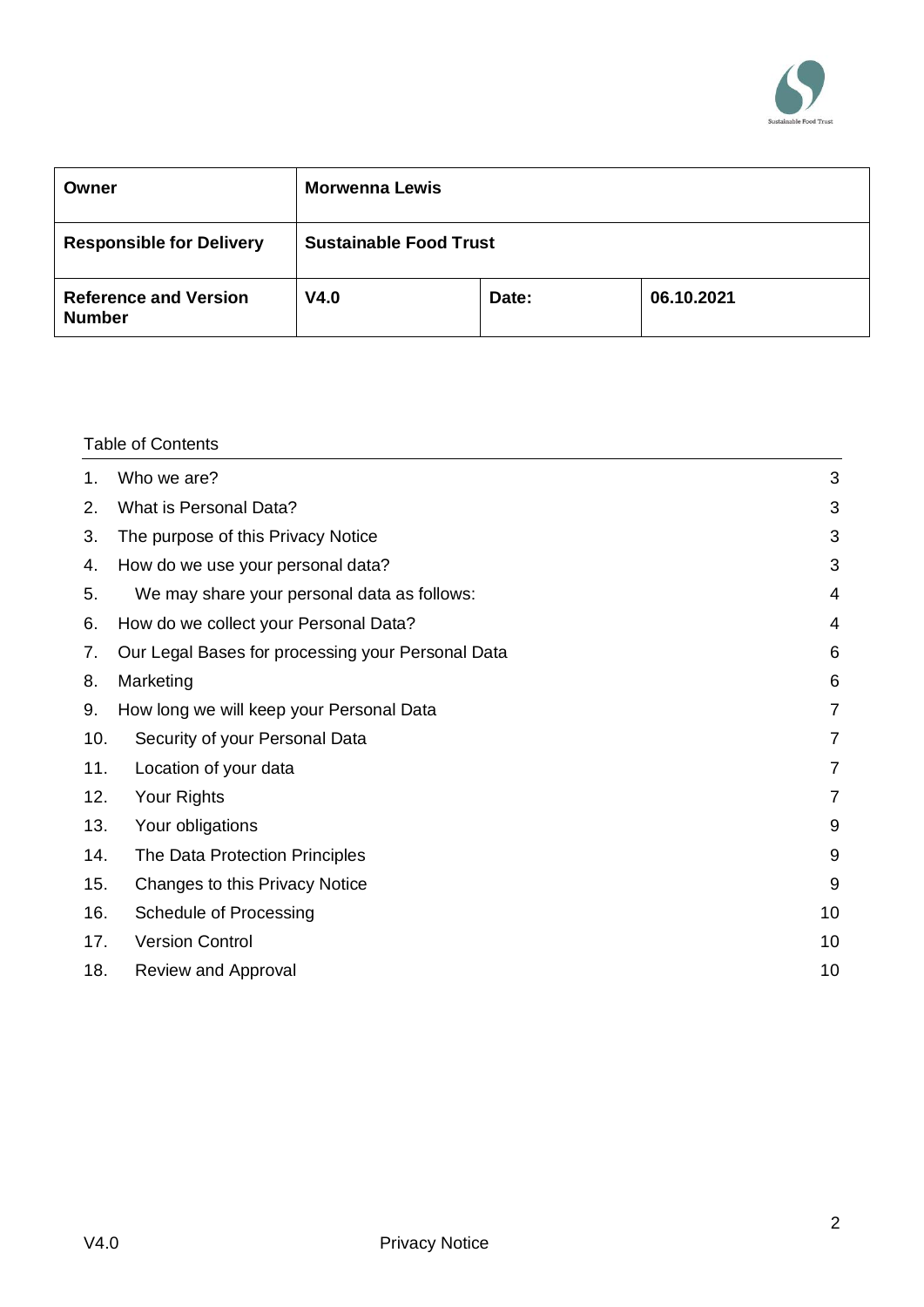

# <span id="page-2-0"></span>**1. Who we are?**

**The Sustainable Food Trust** ("**SFT**") are a limited company registered in England and Wales under registration number 7577102 with a registered office at 38 Richmond Street, Totterdown, Bristol, BS3 4TQ**. The Sustainable Food Trust** are the 'Data Controller' of any personal information we collect about you.

**The Sustainable Food Trust** is a charity (registration number 1148645) an[d what we do can be](https://sustainablefoodtrust.org/about-us/what-we-do/)  [found here.](https://sustainablefoodtrust.org/about-us/what-we-do/)

**SFT** must process personal data (this may at times also include sensitive personal data) so that it can provide our services, in doing so, the **Sustainable Food Trust** acts as a data controller.

The **Sustainable Food Trust** will process your personal information in accordance with all applicable laws, including the UK and EU General Data Protection Regulations (GDPR) and the Data Protection Act 2018 (DPA 2018).

# <span id="page-2-1"></span>**2. What is Personal Data?**

The term "Personal Data" means any information relating to you that identifies you, or through which you can be identified, directly or indirectly. In particular, by reference to an identifier such as a name, an identification number, location data, or an online identifier or to one or more factors specific to your physical, physiological, genetic, mental, economic, cultural or social identity.

# <span id="page-2-2"></span>**3. The purpose of this Privacy Notice**

The purpose of this Privacy Notice is to let you know how we process your Personal Data when you visit our website or share information with us as a participant in one of our projects. This Privacy Notice therefore explains what Personal Data we collect from you and how we collect, use, store and disclose it when you use our website. This Privacy Notice also contains information about your rights under applicable data protection legislation.

We are committed to compliance with data protection laws. We believe that ensuring data protection compliance is the foundation of trustworthy business relationships.

It is important that you read this Privacy Notice together with any other Privacy Notice we provide on specific occasions when we are collecting or processing Personal Data about you so that you are fully aware of how and why we are using your data. This Privacy Notice supplements the other notices and is not intended to override them.

# <span id="page-2-3"></span>**4. How do we use your personal data?**

We collect your Personal Data for the purpose of providing you with The Sustainable Food Trust's Services: This data includes (but is not limited to)

**Identity Data** includes first name, last name, username or similar identifier, and date of birth.

**Contact Data** includes email address and telephone numbers, and mailing address.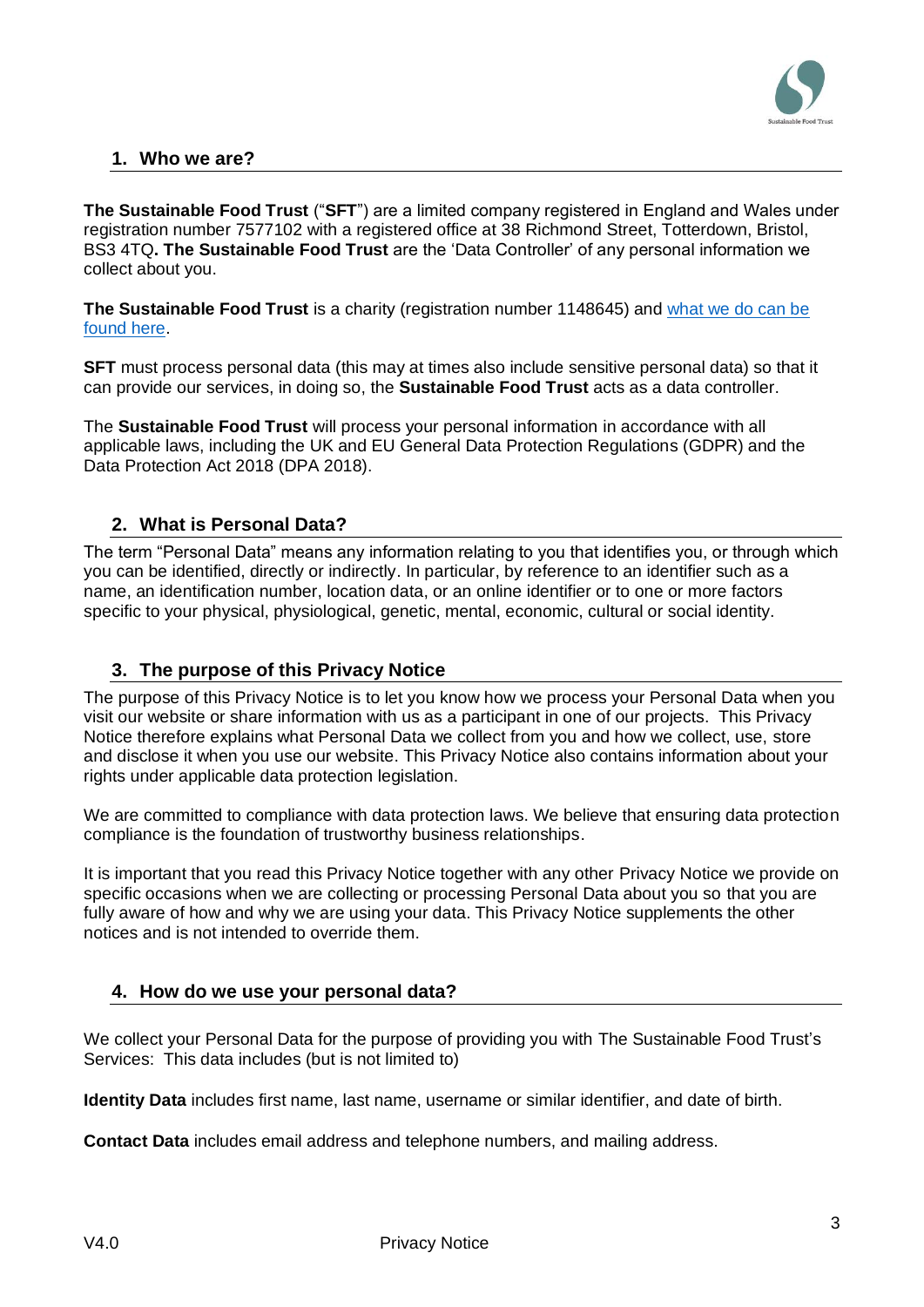

**Technical Data** includes internet protocol (IP) address, unique Cookie ID, Device ID, your login data, browser type and version, time zone setting and location, browser plug-in types and versions, operating system and platform and other technology on the devices you use to access the Service.

**Usage Data** includes information about how you use our site.

We collect **no** Sensitive personal data from external data subjects, also referred to as Special Category Personal Data, which is defined as data that needs more protection due to its sensitive nature.

We will only use your Personal Data for the purpose we collected it and in accordance with the law. We will not use your Personal Data for any other purpose without your prior consent. The only exception to this is if it is required or permitted by law, such as where it is necessary for the prevention, investigation, detection or prosecution of criminal offences or the enforcement of civil law matters.

### <span id="page-3-0"></span>5. **We may share your personal data as follows:**

We may share your personal data with third parties where you have provided your consent for us to do so.

We may share your personal data with our third-party service providers who provide services such as payment processing, information technology, data analytics and related infrastructure provision.

These third parties are:

- **123 reg** (who provide our email and web hosting service)
- **Mailchimp** (where our subscriber lists, and email templates are stored)
- **Marketcircle Inc. trading as Daylite** (CRM system we use for storing business contacts and tracking the history of our relationships)
- **Paypal** (for receiving individual donations)
- **Quickbooks** (where all our financial activity and processing takes place).

They are only permitted to use your personal data to the extent necessary to enable them to provide their services to us and are required to follow our express instructions and to comply with appropriate security measures to protect your personal data.

When we are required to share your data with third parties on the basis that we are jointly undertaking the provision of a service to you.

If and when we sell or transfer of all or a part of our business or assets. These deals can include any merger, financing, acquisition, or bankruptcy transaction or proceeding.

We may share personal data as we believe necessary or appropriate to comply with applicable laws; to comply with lawful requests and legal process, including to respond to requests from public and government authorities to meet national security or law enforcement requirements; to enforce our Policy; and to protect our rights, privacy, safety or property, and/or that of you or others.

#### **6. How do we collect your Personal Data?**

<span id="page-3-1"></span>We will collect your Personal Data directly from you in the following ways detailed below.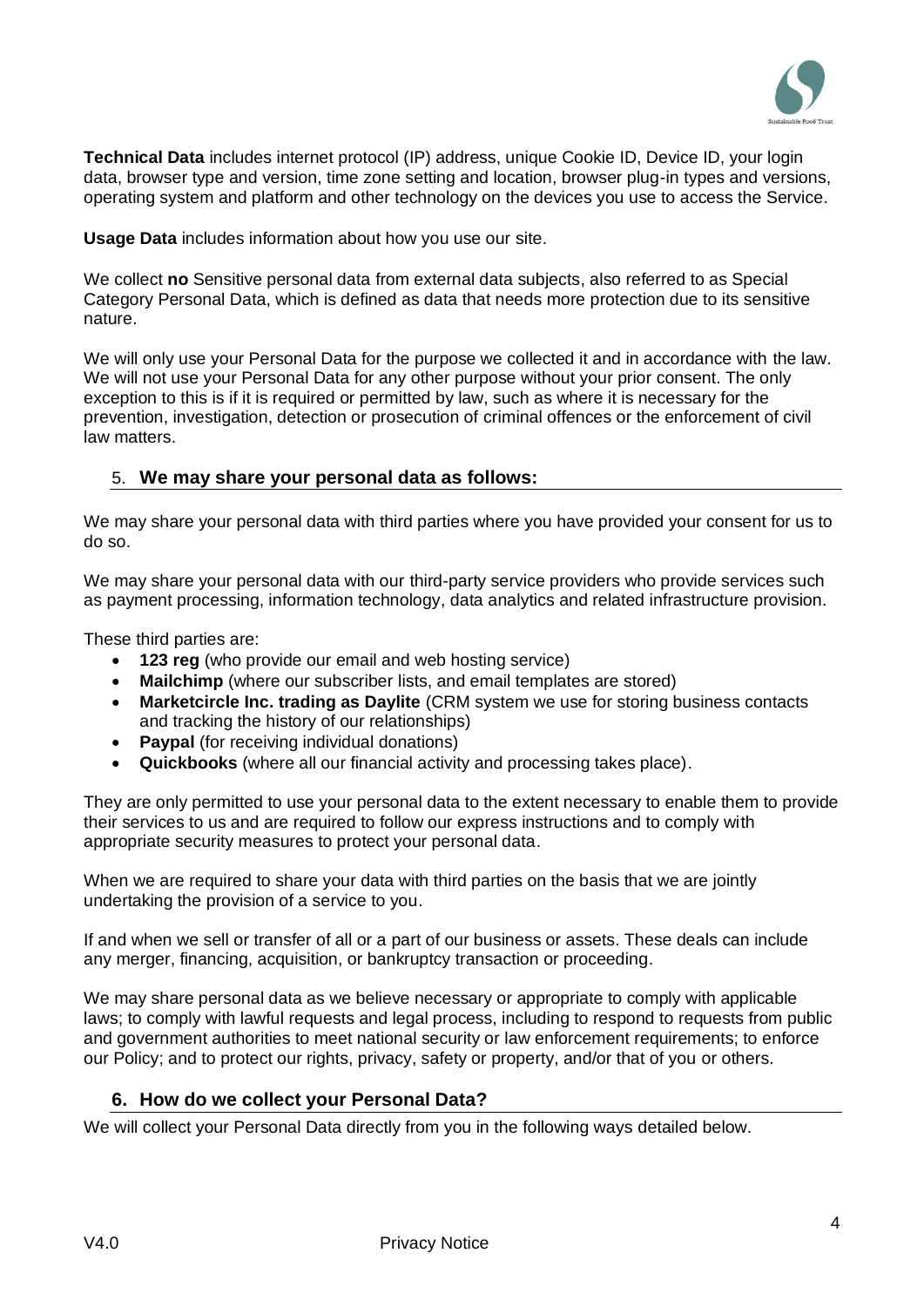

Most of the personal information we process is provided to us directly by you for one of the following reasons:

- Where we need to perform the contract we are about to enter into or have entered into with you. Such as the provision of services or applying for a job.
- Where it is necessary for our legitimate interests (or those of a third party) and your interests and fundamental rights do not override those interests. This includes using your details to send you a monthly newsletter about our work and farming issues or you are contracting for the provisions of good and services.
- Where we need to comply with a legal or regulatory obligation. Such as our obligations to collect personal data in relation to HMRC in employment circumstances.
- Where you have provided your consent to such use. An example of this would be where you join the Global Farm Metrics project.

#### **On our website**

On providing us with information, you will be asked to give your consent to us processing your data in ways stated within this privacy policy.

If you do not consent to your data being processed in this way, we may be unable to provide the information requested. Users have the right to update their details and change their permissions at any point and the SFT wants this to be as easy as possible.

To do this please follow the link at the end of the newsletter which says 'Update subscription preferences'. If you wish to unsubscribe from a mailing list or newsletter you can click the unsubscribe button at the bottom of the email.

#### **Information you give us**

This includes personal data:

- You provide when you register to receive emails, through our Site. You provide when you correspond with us by phone, email or otherwise. You provide when signing up to an event, such as your name, contact details, and organisation;
- Any data that may be contained in a video, photograph, comment, a job, or volunteering opportunity, news article, or other content or submission you post to our website, send via email or social media; and
- Any data that may be contained in a video, photograph, or other media, taken by an SFT member of staff, for example at one of our events (this will only ever be shared with your consent).

#### **Information from social networking sites**

Our Site includes interfaces that allow you to connect with social networking sites ("SNS").

We post content on **Twitter**, **LinkedIn**, **YouTube**, **Instagram, Facebook and Vimeo,** and advise you check their privacy policies (which can be found using the above links). If you connect to an SNS through our Site or other Services, you authorise us to access, use and store the information that you agreed the SNS could provide to us based on your settings on that SNS. We will access, use and store that information in accordance with this Policy. You can revoke our access to the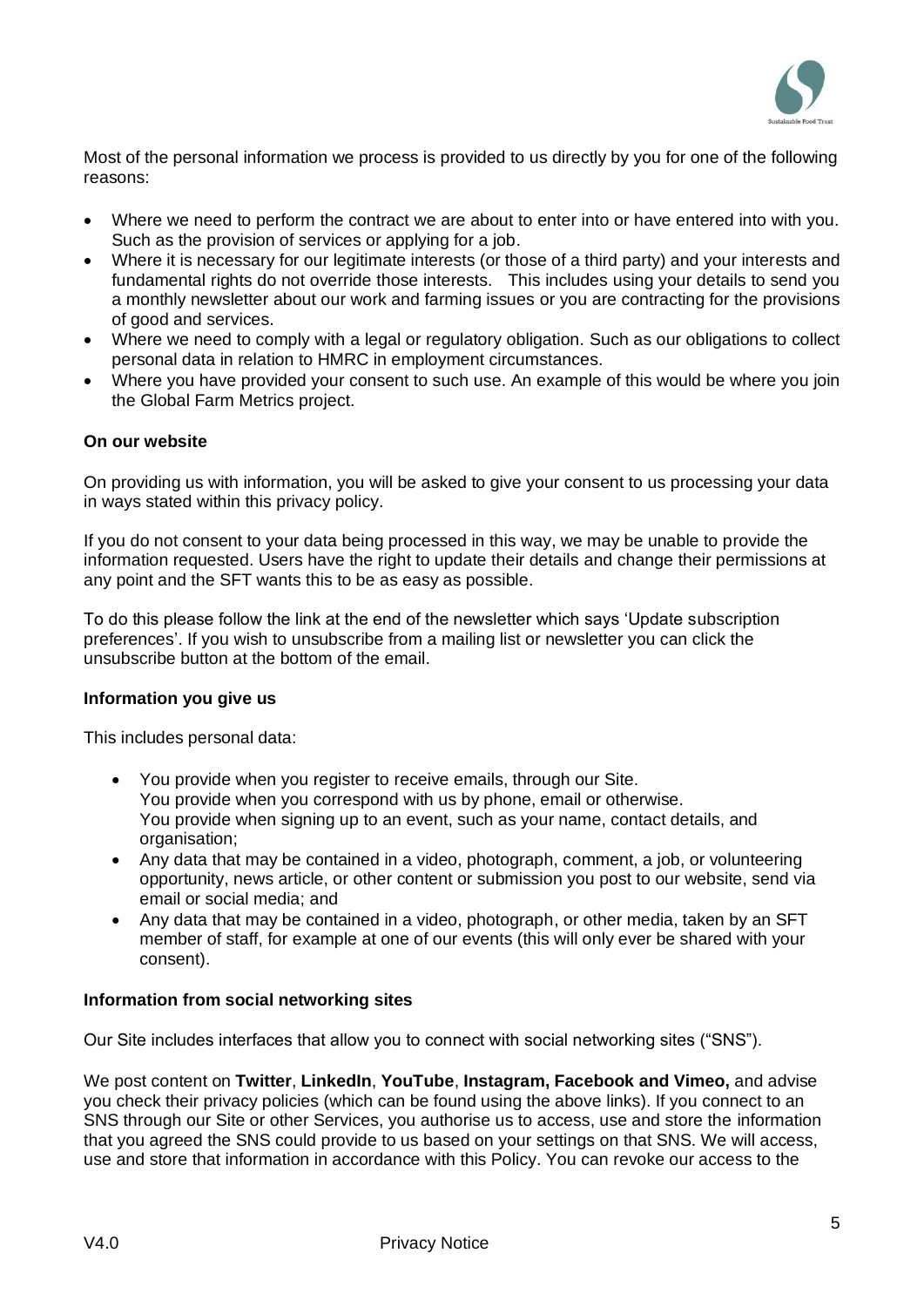

information you provide in this way at any time by amending the appropriate settings from within your account settings on the applicable SNS.

We monitor our SNS activity through the SNS, for example Facebook Insights and Twitter Analytics. By interacting with us on the SNS listed above you are agreeing to your social media account details being logged by these programs. They allow us to monitor individuals interacting with us and we use this information to improve our services.

#### **Information we get from others**

We may also get information about you from other sources. We may add this to the information contained in our internal CRM database system. When using these channels to communicate with the SFT, it is the user's responsibility to read and agree to the other relevant organisation's privacy policy.

#### **Information automatically collected**

Using **Google Analytics**, some information is automatically logged when you access our site. For example, we may log your computer or mobile device operating system name and version, manufacturer and model, browser type, browser language, pages you viewed on our site, how long you spent on a page, access times and information about your use of and actions on our Site. No personal data – which could identify you from another person – is stored via this method.

### **7. Our Legal Bases for processing your Personal Data**

<span id="page-5-0"></span>The UK and EU GDPR, (Our Global standard of compliance) requires that a Controller must have a legal basis for processing Personal Data.

- (a) Your consent. We will obtain you consent by completing a consent form and you are able to withdraw your consent at any time. You can do this by contacting [info@sustainablefoodtrust.org](mailto:info@sustainablefoodtrust.org)
- (b) We have a contractual obligation.
- (c) We have a legal obligation.
- (d) We have a vital interest.
- (e) We need it to perform a public task.
- (f) We have a legitimate interest.

#### <span id="page-5-1"></span>**8. Marketing**

With your consent we may contact you via email and/or phone to promote or inform you about our services. If you have provided consent, we may also contact you to promote services provided by third parties. Where we are legally required to obtain your consent to provide you with marketing materials, we will only provide you with such marketing materials if you have provided consent for us to do so.

Where we contact you for direct marketing purposes, we will comply with the requirements set out in the Privacy and Electronic Communications (EC Directive) Regulations 2003 (PECR).

To start or stop receiving marketing information from us, simply contact us by **email:**  info@sustainablefoodtrust.org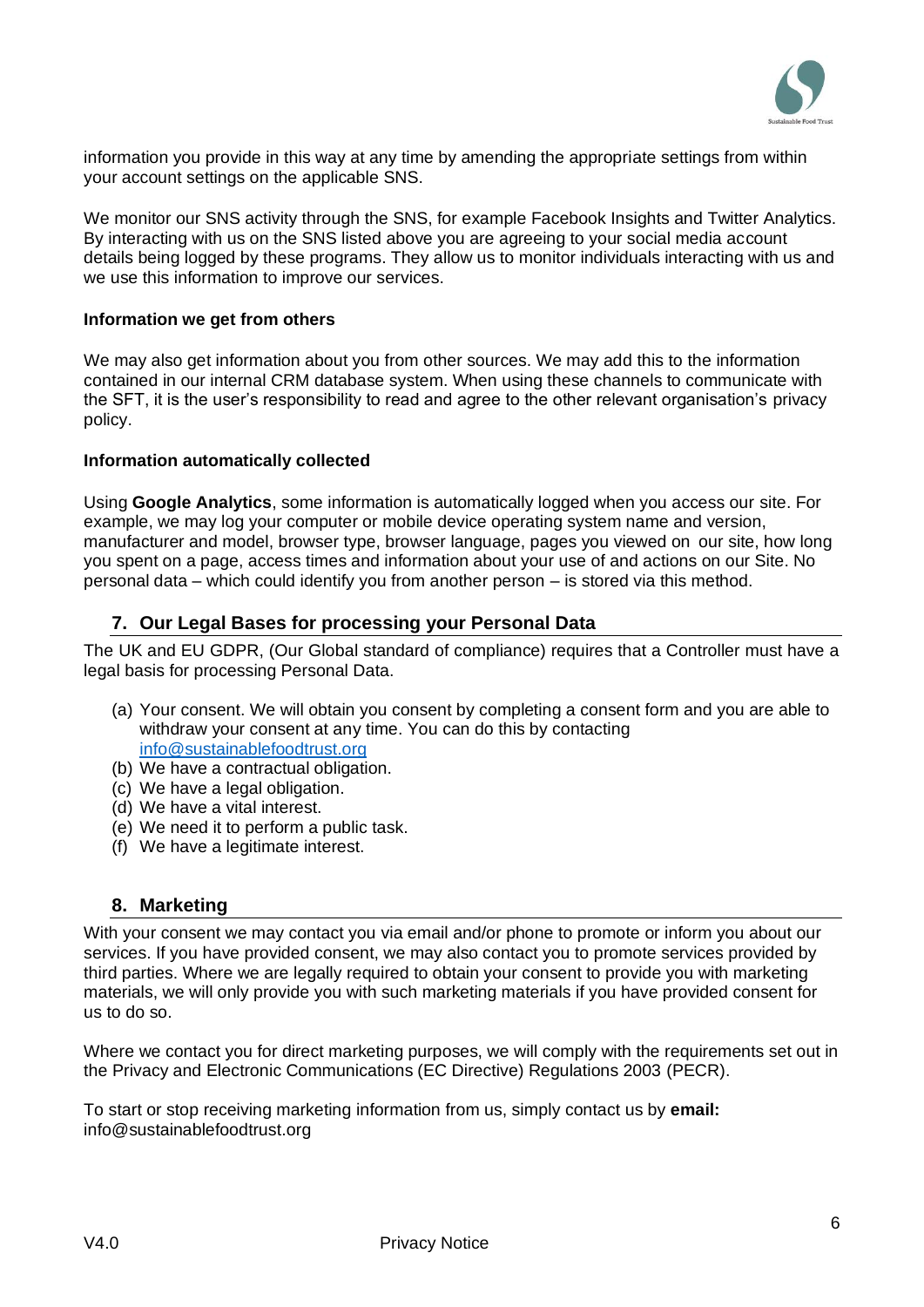

# <span id="page-6-0"></span>**9. How long we will keep your Personal Data**

We will only keep your Personal Data for as long as is necessary to fulfil the purposes we collected it for, which may include satisfying any legal, accounting, or reporting requirements. The retention period depends on the type of Personal Data and the reason we are processing it. Further details of retention periods are set out in the Schedule of Processing which can be found at the end of this document.

When calculating the appropriate retention period for your data, we consider the nature and sensitivity of the data, the purposes for which we are processing the data, and any applicable statutory retention periods. Using these criteria, we regularly review the Personal Data which we hold and the purposes for which it is held and processed.

When we determine that Personal Data can no longer be retained (or where we must comply you request us to delete your data in accordance with your right to do so) we ensure that this data is securely deleted or destroyed.

# <span id="page-6-1"></span>**10.Security of your Personal Data**

In order to protect your Personal Data, we put in place appropriate organisational and technical security measures. These measures include ensuring our internal IT systems are suitably secure and implementing procedures to deal with any suspected data breach.

In the unlikely event of a data breach, we will take steps to mitigate any loss or destruction of data and, if required, will notify you and any applicable authority of such a breach.

Although we use appropriate security measures once we have received your Personal Data, you will appreciate that the transmission of data over the internet (including by email) is never completely secure. We endeavour to protect Personal Data, but we cannot guarantee the security of data transmitted to or by us.

# <span id="page-6-2"></span>**11.Location of your data**

Information is stored on our secure servers in the UK and we have implemented the appropriate measures to protect it from improper access, destruction, tampering and loss. Data held by the SFT is accessible to all our staff members and contractors so that we can provide thorough and personalised support. The SFT has an internal data protection policy which requires staff and contractors to not share information (other than on the third-party sites listed above) unless required to do so by law.

# **12.Your Rights**

<span id="page-6-3"></span>You have rights under the data protection legislation and, subject to certain legal exemptions, we must comply when you inform us that you wish to exercise these rights. There is no charge, unless your requests are manifestly unfounded or excessive. In such circumstances, we may make a reasonable charge or decline to act on your request. Before we action your request, we may ask you for proof of your identity. Once in receipt of this, we will process the request without undue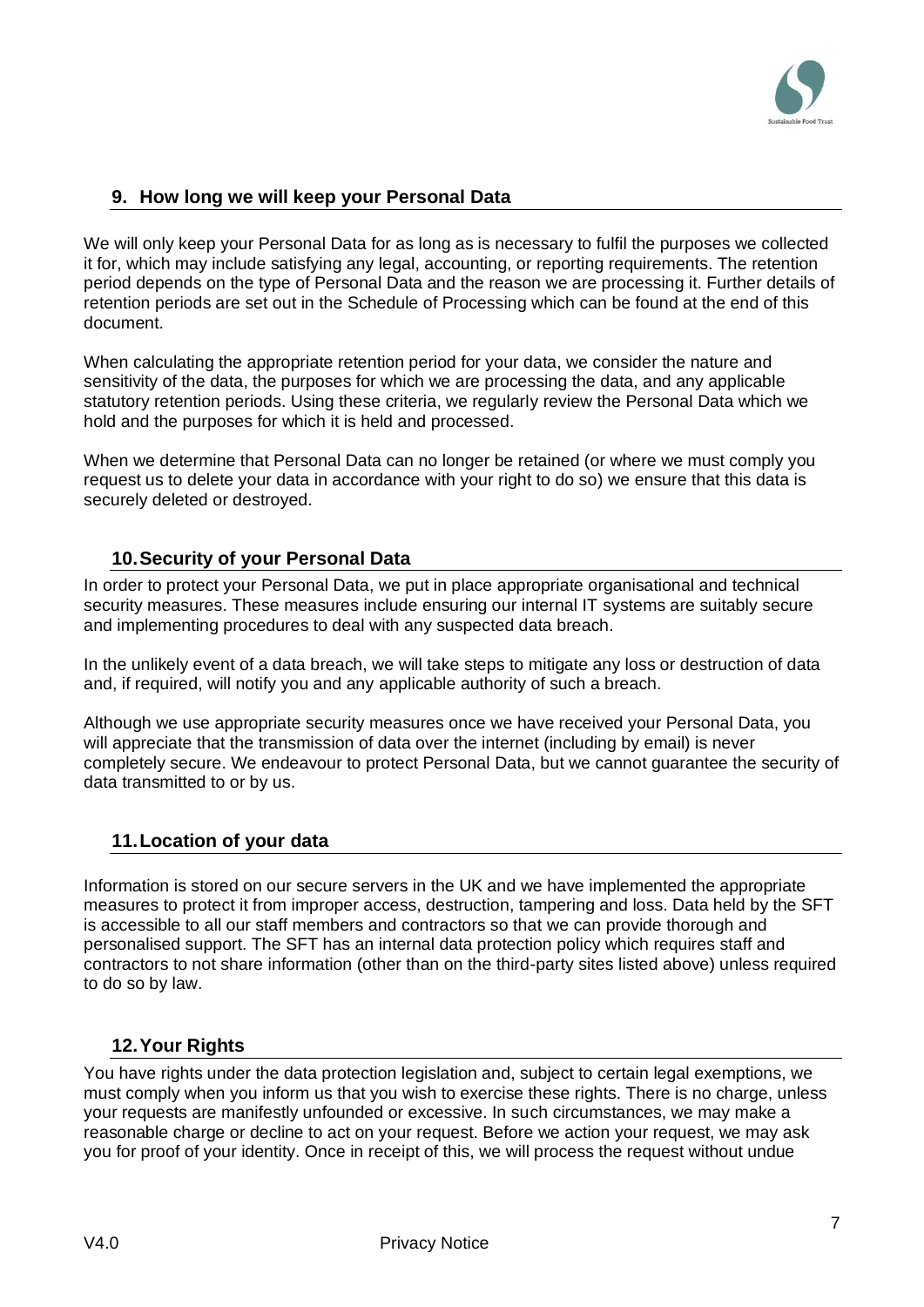

delay and within one calendar month. In order to exercise your rights please contact the Data Protection Manager at [info@sustainablefoodtrust.org.](mailto:info@sustainablefoodtrust.org)

You can contact us if you wish to complain about how we collect, store and use your Personal Data. It is our goal to provide the best possible remedy with regard to your complaints.

However, if you are not satisfied with our answer, you can also contact the relevant competent supervisory authority. In the UK, the relevant supervisory authority is the ICO, contact details of which can be found below.

Your rights in connection with personal information are set out below:

**Subject Access Request -** You have a right to receive a copy of all the Personal Data we hold about you.

**Rectification -** If any of the Personal Data we hold about you is incomplete or inaccurate, you have a right to have it corrected.

**Erasure -** This is also known as the "right to be forgotten". You have a right to ask us to delete your Personal Data where there is no good reason for us continuing to process it. However, certain criteria apply and if we have a legitimate reason to continue processing your personal data, we will not be legally required to delete it.

**Objection -** You have a right to object where we are relying on legitimate interests as our legal basis for processing your Personal Data but, in certain circumstances we may be able to continue with the processing. For example, if we have compelling legitimate grounds which override your interests, rights and freedoms or your personal information is needed for the establishment, exercise or defence of legal claims. However, you have an absolute right to object to us processing your Personal Data for direct marketing purposes.

**Restriction -** You have a right to ask us to restrict the processing of your Personal Data in certain circumstances. For example, you may require us to suspend processing information about you whilst checks are made to ensure it is accurate.

**Portability -** You have the right to ask us to transfer any Personal Data you have provided to us to another party, subject to certain criteria being satisfied. We will provide this Personal Data in a structured, commonly used and machine-readable format.

**Right to withdraw consent -** If you have given us your consent for the processing of your Personal Data, you can withdraw this at any time. Please note, the withdrawal has no effect on the legality of the data processing carried out in the past on the basis of your consent. To exercise your right to withdraw consent contact us at info@sustainablefoodtrust.org

**Right to complain -** If you are unhappy with the way in which your personal information has been or is being processed, you have the right to make a complaint about it to the Information Commissioner's Office (ICO). They can be contacted at:

> Information Commissioner's Office Wycliffe House Water Lane Wilmslow **Cheshire** SK9 5AF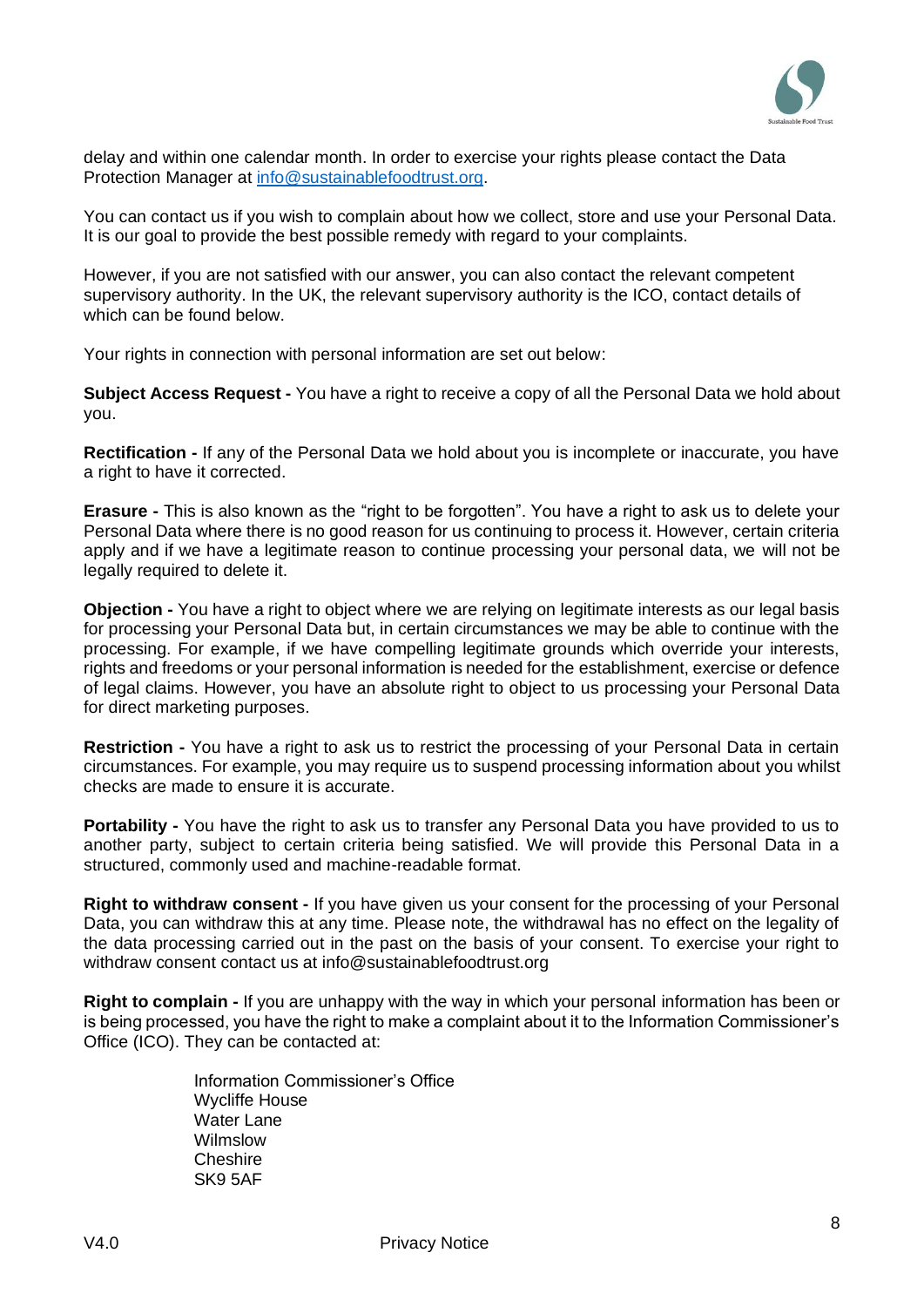

#### [www.ico.org.uk](http://www.ico.org.uk/)

#### <span id="page-8-0"></span>**13.Your obligations**

If any of your Personal Data changes whilst you are a user of our services, it is important that you update the information within your account to ensure that the data we hold about you is accurate and up to date.

If you wish to contact us regarding your personal data or any information in this policy, there are a number of ways to get in touch

Email: [info@sustainablefoodtrust.org](mailto:info@sustainablefoodtrust.org) Postal address:

Sustainable Food Trust

38 Richmond Street

**Totterdown** 

Bristol

BS3 4TQ

Telephone: +44 (0) 117 987 1467

#### <span id="page-8-1"></span>**14.The Data Protection Principles**

We will comply with the EU GDPR, UK GDPR and the DPA 2018. Article 5 of the UK and EU GDPR contains the data protection principles, which require that Personal Data shall be:

- Processed lawfully, fairly and in a transparent way.
- Collected for specified, explicit and legitimate purposes and not used in any way that is incompatible with those purposes.
- Adequate, relevant and limited to what is necessary.
- Accurate and, where necessary, kept up to date.
- Kept for no longer than is necessary for the purposes we have told you about.
- Kept securely.

We operate according to the principles of the UK and/or EU GDPR, and PECR, regardless of the location of the data subject.

#### <span id="page-8-2"></span>**15.Changes to this Privacy Notice**

We reserve the right to update this Privacy Notice from time to time. Updates to this Privacy Notice will be published on our website. To ensure you are aware of when we make changes to this Privacy Notice, we will amend the revision date at the top of this page. Changes apply as soon as